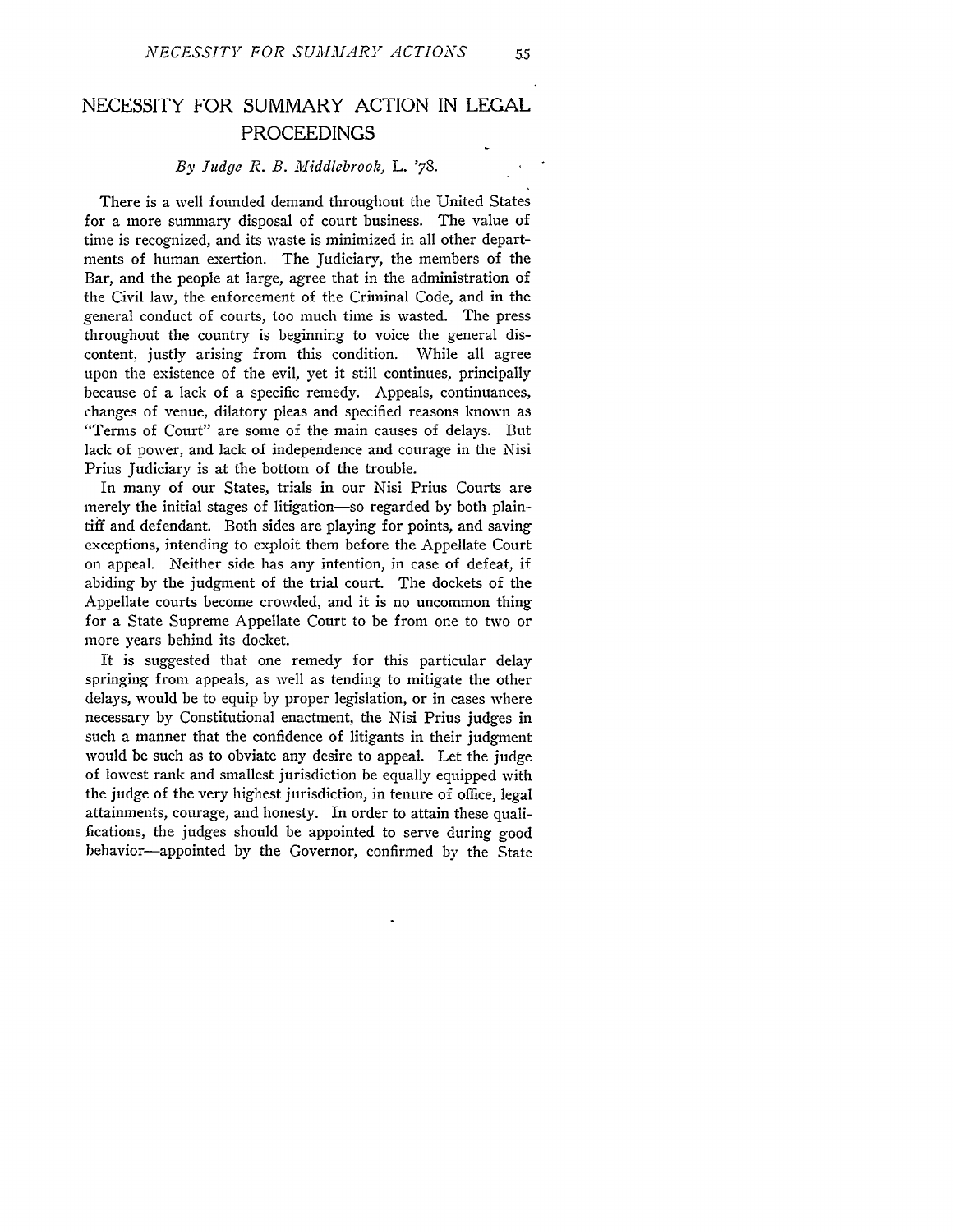Senate; or elected by the Legislature on joint ballot. In either event they should be endorsed by the Bar Association of their jurisdiction, and in the case of Judges of the State Supreme Court, by the State Bar Association. And their compensation should be adequate and bear some reasonable approach to the earnings of the leaders of the Bar practicing where the Court sits.

Inasmuch as the evils under discussion have grown up under a Judiciary selected by direct vote of the people in most of our States, it may be said in passing, that selecting judges in that particular manner is not shown by actual experience to be a panacea for existing abuses. It is apparent that the scope of this article is confined to our State Courts. No fair observer will contend that at this time we are suffering from a tyrannical, domineering or cruel Judiciary. On the contrary, the powers of our State Nisi Prius Courts have been gradually clipped away until our ordinary Circuit or District Judge has become hardly more than a monitor or moderator, to keep some semblance of order during a trial. This is especially true in our Western States-and Middle Western States-in many of which the trial Judge gives no oral instructions to the jury, and is obliged to refrain from commenting upon the testimony, and must give his written instructions to the jury upon the law alone, not weighing the evidence, and must do so before the final argument of counsel to the jury, the Court's written instructions being read to the jury by counsel, and not by the Court. A restoration of the ancient Common Law powers of the Judiciary should be given Nisi Prius Judges.

It goes without saying that our confidence in the administration of justice must be bestowed eventually on the Judges. They *must* decide. Why not bestow this confidence in the trial Courts, after equipping them so that they deserve it? Provisions for appeals in certain exceptional cases, where genuine doubt exists as to some point of law affecting the *merits* of the case, should be allowed, provided the trial judge is willing to make a certificate of reasonable doubt as to the law being unsettled on the point raised.

Courage and independence on the part of our State Nisi Prius Judiciary would in many instances promote promptness. Lack of resolution, lack of courage, inevitably follow dependence—as well on the bench as in finance and business.

The disposal of continuances, and dilatory pleas, are matters very largely dependent upon the discretion of the trial judges-